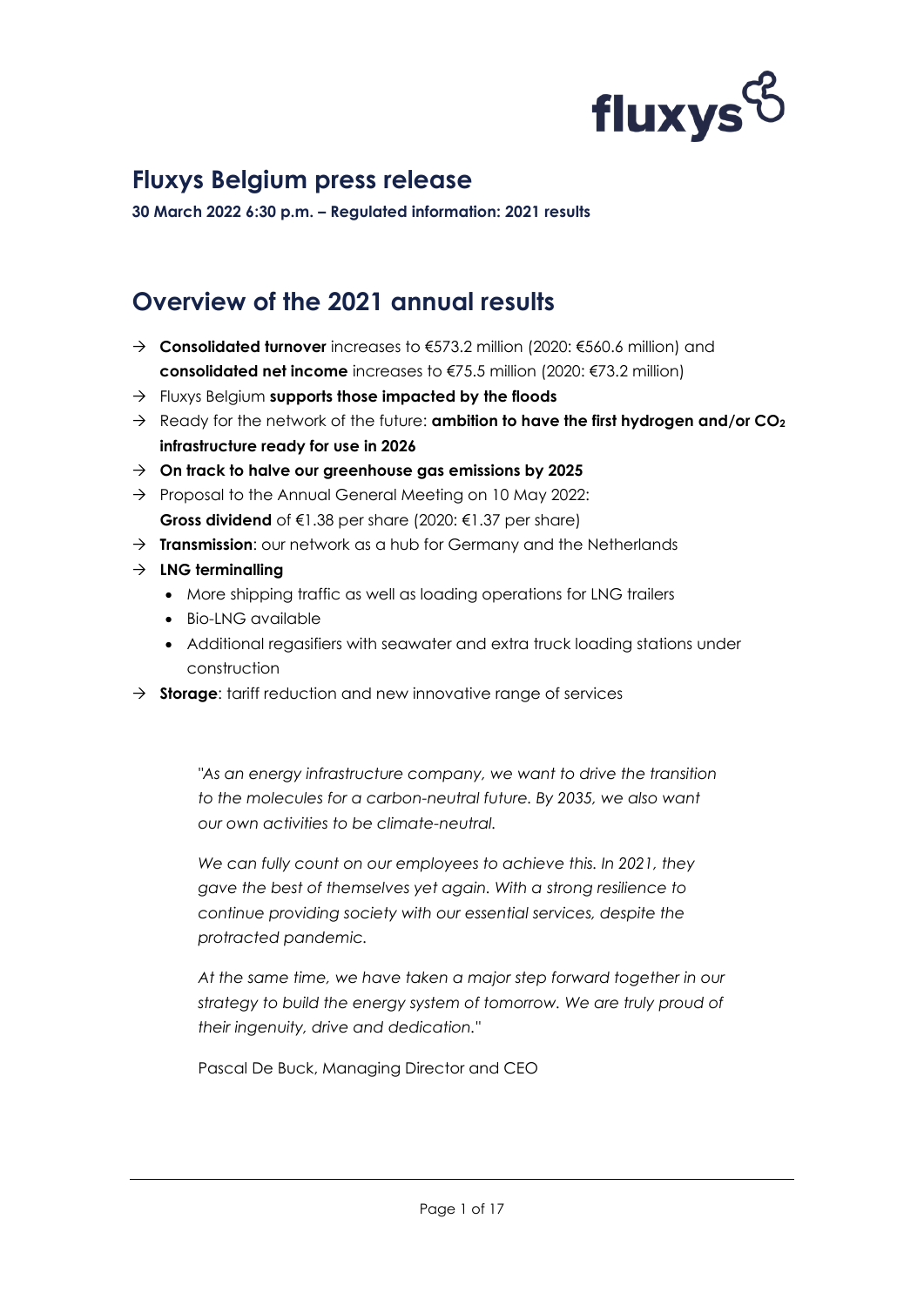

30 March 2022 6:30 p.m. - Regulated information: 2021 results

### In this press release

| Fluxys Belgium - 2021 results (according to Belgian standards): |  |
|-----------------------------------------------------------------|--|
|                                                                 |  |
|                                                                 |  |
|                                                                 |  |
|                                                                 |  |
|                                                                 |  |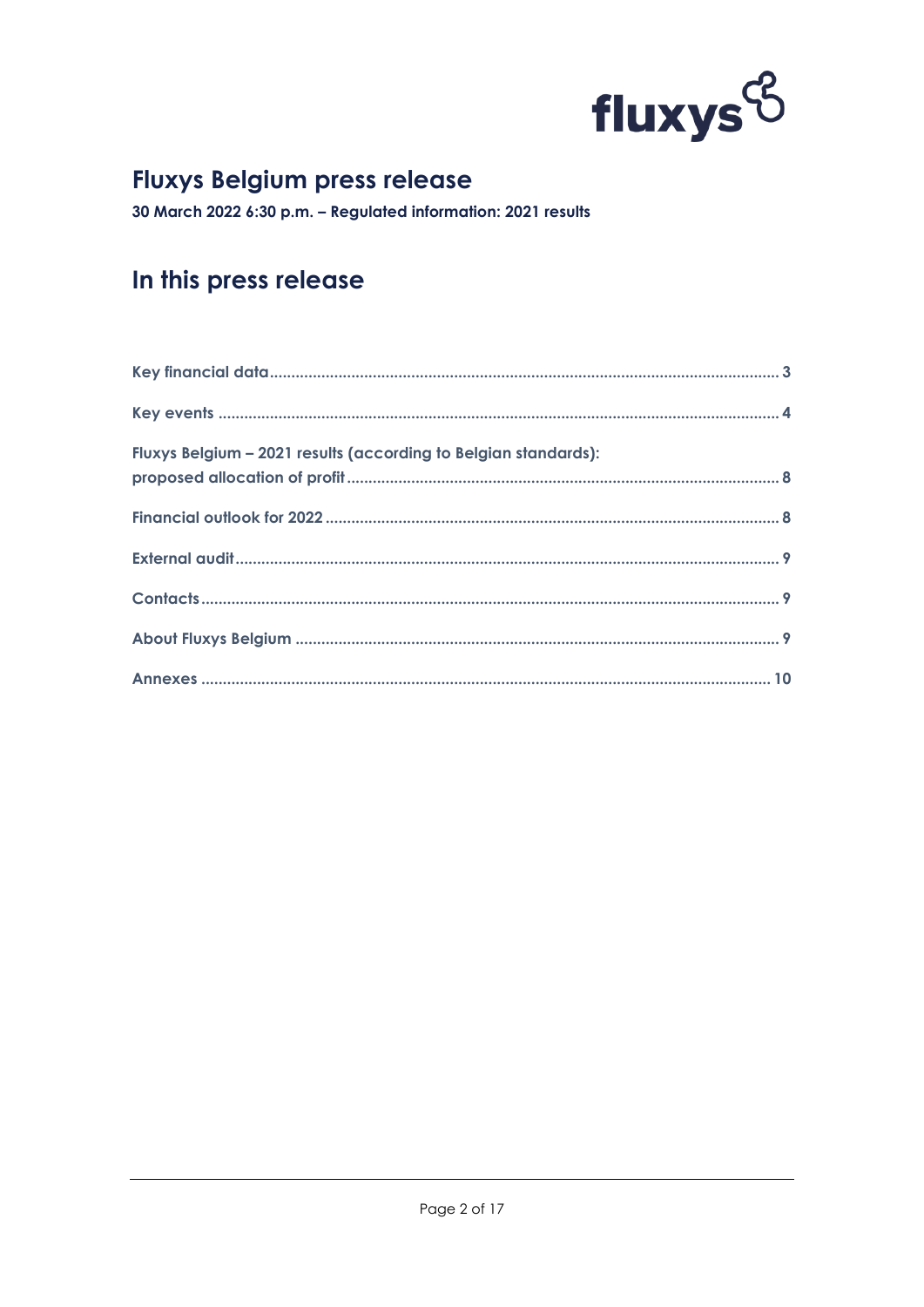

**30 March 2022 6:30 p.m. – Regulated information: 2021 results**

# <span id="page-2-0"></span>**Key financial data**

| <b>Income statement</b>                                     | (in thousands of $\xi$ ) | 31/12/2021 | 31/12/2020<br>(revised) |
|-------------------------------------------------------------|--------------------------|------------|-------------------------|
| Operating revenue                                           |                          | 573,191    | 560,590                 |
| EBITDA*                                                     |                          | 318,905    | 313,623                 |
| EBIT*                                                       |                          | 137,821    | 133,482                 |
| Net profit                                                  |                          | 75,521     | 73,237                  |
|                                                             |                          |            |                         |
| <b>Balance sheet</b>                                        | (in thousands of $\xi$ ) | 31/12/2021 | 31/12/2020<br>(revised) |
| Investments in property, plant and equipment for the period |                          | 50.647     | 42,255                  |
| Total property, plant and equipment                         |                          | 1,902,037  | 2,011,209               |
| Equity                                                      |                          | 639,674    | 639,038                 |
| Net financial debt <sup>*</sup>                             |                          | 846,046    | 873,111                 |

\* Please consult the annex for the definitions and rationale for using these indicators.

#### **Increase in consolidated turnover and net profit**

The Fluxys Belgium group generated consolidated turnover of €573.2 million in 2021. This represents an increase of €12.6 million compared with 2020, when turnover stood at €560.6 million. Consolidated net profit rose from €73.2 million in 2020 to €75.5 million in 2021. The increase in turnover and net profit is mainly due to the development of the components to be covered by the regulated tariffs. This change is in line with the tariff proposal and complies with the tariff methodology for 2020-2023 and is therefore not due to the rise in energy prices. As an energy infrastructure company we do not earn any revenue from trading the molecules we transport.

#### **Efficiency efforts in line with the regulated tariff model**

In June 2018, CREG, the federal regulator, set out a new tariff methodology for the transmission and storage of natural gas and LNG terminalling for the period 2020-2023. The new methodology is based on existing principles that have been honed and supplemented.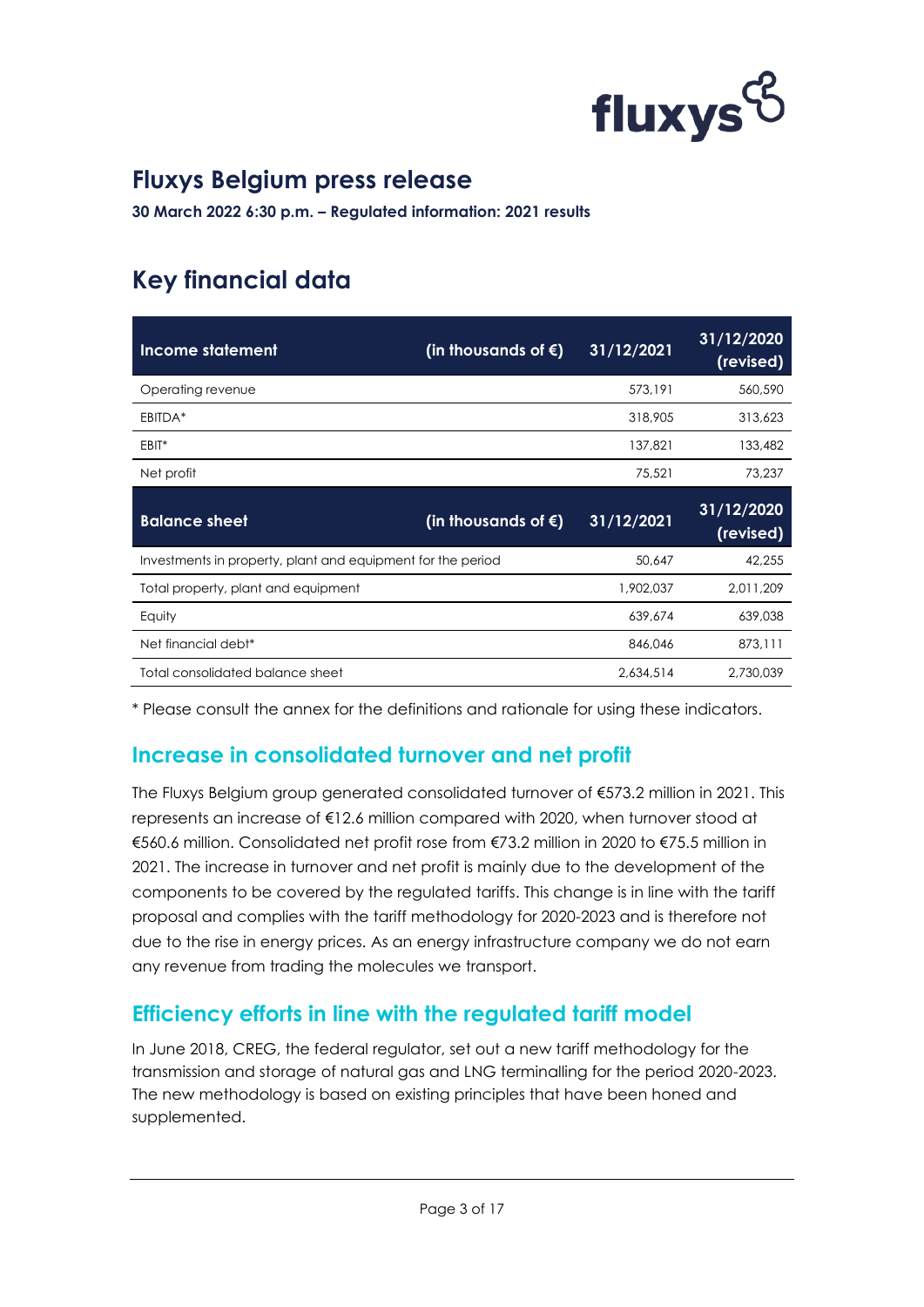

**30 March 2022 6:30 p.m. – Regulated information: 2021 results**

The principle whereby tariffs cover all reasonable costs (including interest and fair remuneration) continues to apply. Alongside incentives to control costs, a package of new incentives was introduced to monitor and manage some aspects of company performance. The company share of savings has been adjusted, thus limiting potential gains.

By managing its operating costs and continuing its efficiency drive, the Fluxys Belgium group achieved these regulatory objectives and benefitted from incentives.

### **Investments totalling €50.6 million**

In 2021, investments in property, plant and equipment totalled €50.6 million, compared with €42.3 million in 2020. In 2021, €32.6 million was spent on transmission projects and €17.4 million on LNG infrastructure projects.

# <span id="page-3-0"></span>**Key events**

#### **War in Ukarine**

Everyone at Fluxys Belgium is deeply moved by the human suffering caused by the war in Ukraine. We sympathise with the victims and their families during these dark times they are going through. Out of solidarity with the Ukrainian population, our employees started a wave of personal donations to offer help and assistance through various initiatives. In the same vein, Fluxys Belgium is helping the Belgian Consortium for Emergency Relief Situations (Consortium 12-12) with a donation for the same amount as all donations from our employees combined. We also supply technical equipment to the transmission system operator in Ukraine for grid repairs.

### **Supporting those impacted by the floods**

In Belgium, the floods in July took a particularly heavy toll in the south of the country. Wanting to respond quickly to those in need, our employees established a solidarity initiative and Fluxys Belgium donated €100,000 to the Red Cross to help the flooding victims.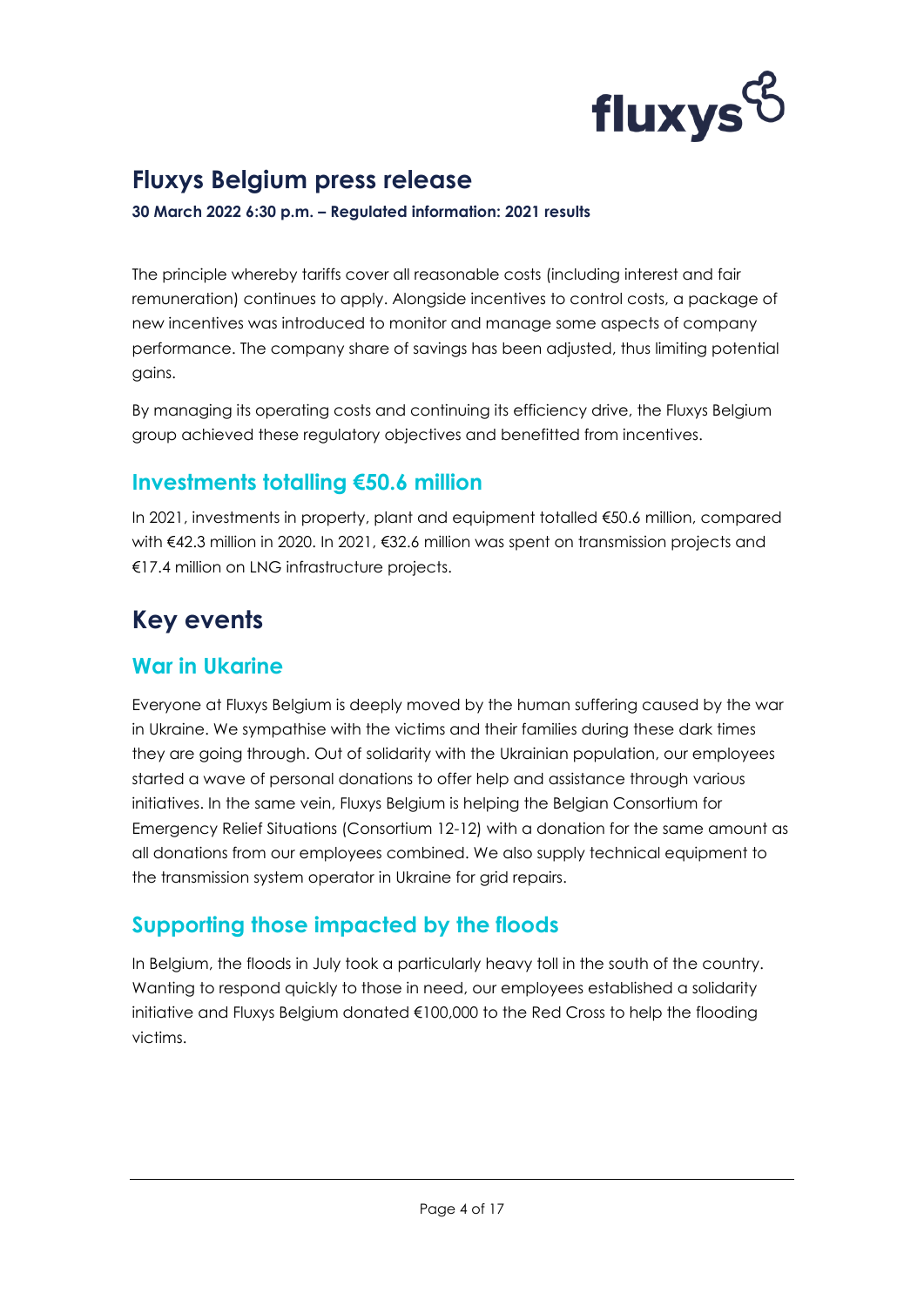

**30 March 2022 6:30 p.m. – Regulated information: 2021 results**

At operational level, we made every effort to assist the distribution system operators in securing their networks. We also deployed people and specialised equipment to carry out drone inspections and underwater checks and to detect gas leaks using infrared technology, for example. We remained on hand to further aid the distribution system operators and were able to help supply the municipality of Nessonvaux during winter as it had been cut off from the natural gas distribution system by the floods.

#### **Ready for the network of the future**

Thanks to its energy transition strategy, Fluxys Belgium is ready to sustainably use its infrastructure as a tool to help shape a carbon-neutral society. Taking into account the necessary legal and regulatory changes, we want to transform and develop our infrastructure into complementary networks in which we also transport hydrogen and CO2, for example. In doing so, we are working fully in line with the hydrogen strategies of the European Commission and the Belgian federal government as well as the climate approach at regional level.

Our approach is shaped in cooperation with our customers, the authorities, neighbouring operators, distribution system operators and other stakeholders. The aim is to develop, in line with market needs, infrastructure in industrial clusters, establish connections between them and with neighbouring countries. This will allow us to lay the foundations for Belgium's lasting role as an energy hub in North-West Europe for the molecules of the future.

#### **First hydrogen and CO<sup>2</sup> infrastructure in 2026**

We aim to have the first hydrogen and/or  $CO<sub>2</sub>$  infrastructure in place for use in 2026. In early 2021, we asked the market which capacities would be needed from where and going to which destinations. At the end of that year and in early 2022, we went back to the market with concrete proposals for hydrogen and CO<sub>2</sub> infrastructure in several industrial clusters. We are ready to get started.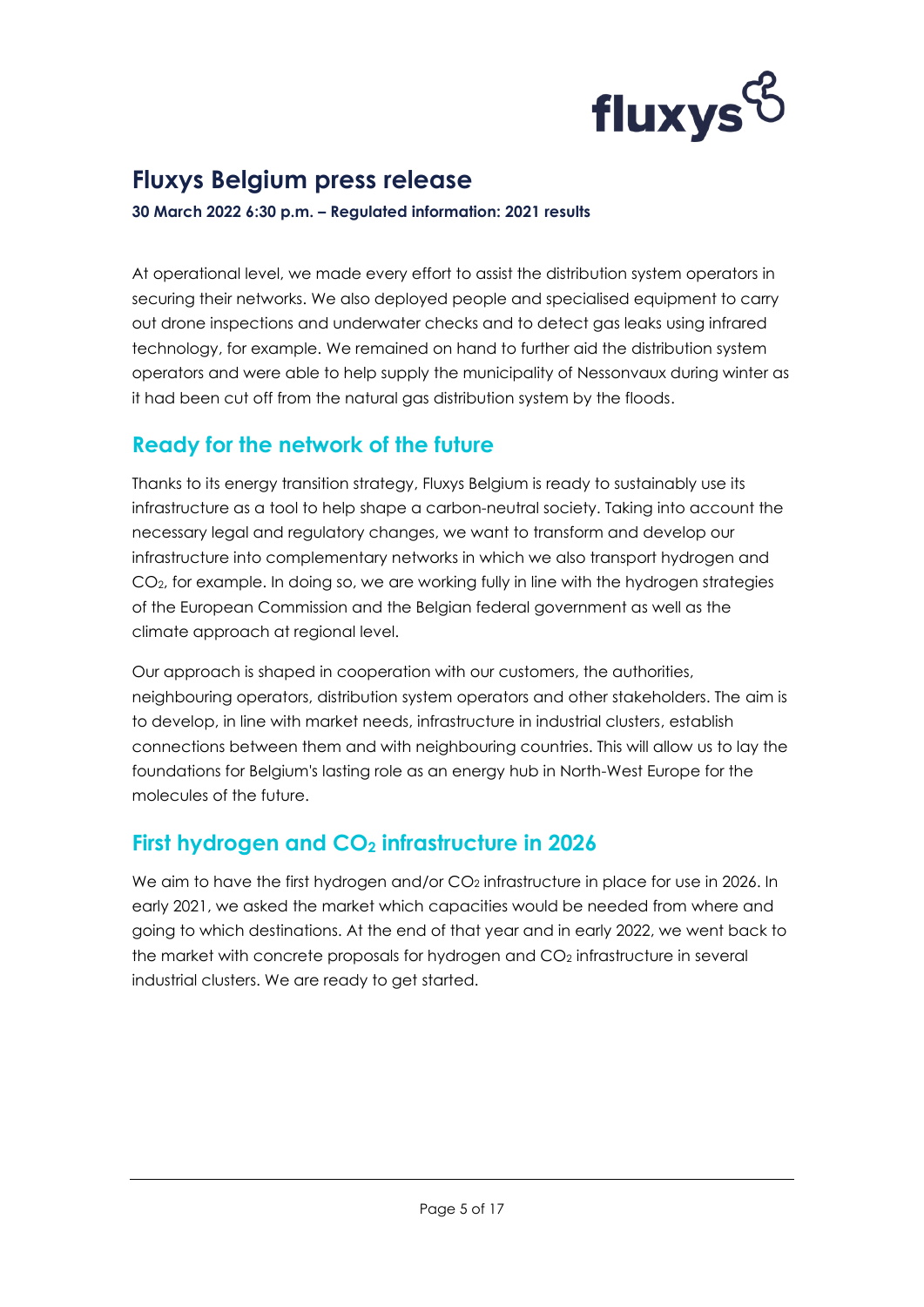

**30 March 2022 6:30 p.m. – Regulated information: 2021 results**

#### **On track to halve our greenhouse gas emissions by 2025**

Our commitment: to be a climate-neutral company by 2035. The first milestone is to halve our own greenhouse gas emissions by 2025 compared to 2017 levels. We are on track to achieve this goal. New in 2021 was that we made the decision to build three additional regasifiers with seawater to increase send-out capacity at the LNG terminal in Zeebrugge. Using the heat from seawater to regasify LNG will significantly reduce the terminal's energy consumption and emissions.

#### **Transmission: our network as a hub for Germany and the Netherlands**

Shifts in import flows into Europe in late 2021 meant that there was high demand in both Germany and the Netherlands for supply flows from Belgium. Our grid smoothly ensured high throughputs to our neighbours, reaffirming once again its role as an energy hub for North-West Europe.

#### **Zeebrugge LNG Terminal: more shipping traffic as well as loading operations for LNG trailers**

Shipping traffic at Zeebrugge LNG Terminal reached new heights in 2021. 181 ships docked at the terminal, breaking the previous record of 172 in 2020. May 2021 was the busiest month for marine traffic at the terminal, with 26 ships docking.

LNG truck loading has experienced particularly strong growth over past three years due to the sharp increase in demand for LNG as an alternative fuel for ships and trucks. 2021 was a record year, with the number of loading operations doubling to 6,635. This is the largest rise in seven years.

#### **Four extra truck loading stations under construction**

Given current volumes of traffic, the existing truck loading stations are gradually approaching their maximum capacity. Moreover, there is considerable market interest in booking even more loading slots in the future. Therefore, four additional truck loading stations are being built at the terminal.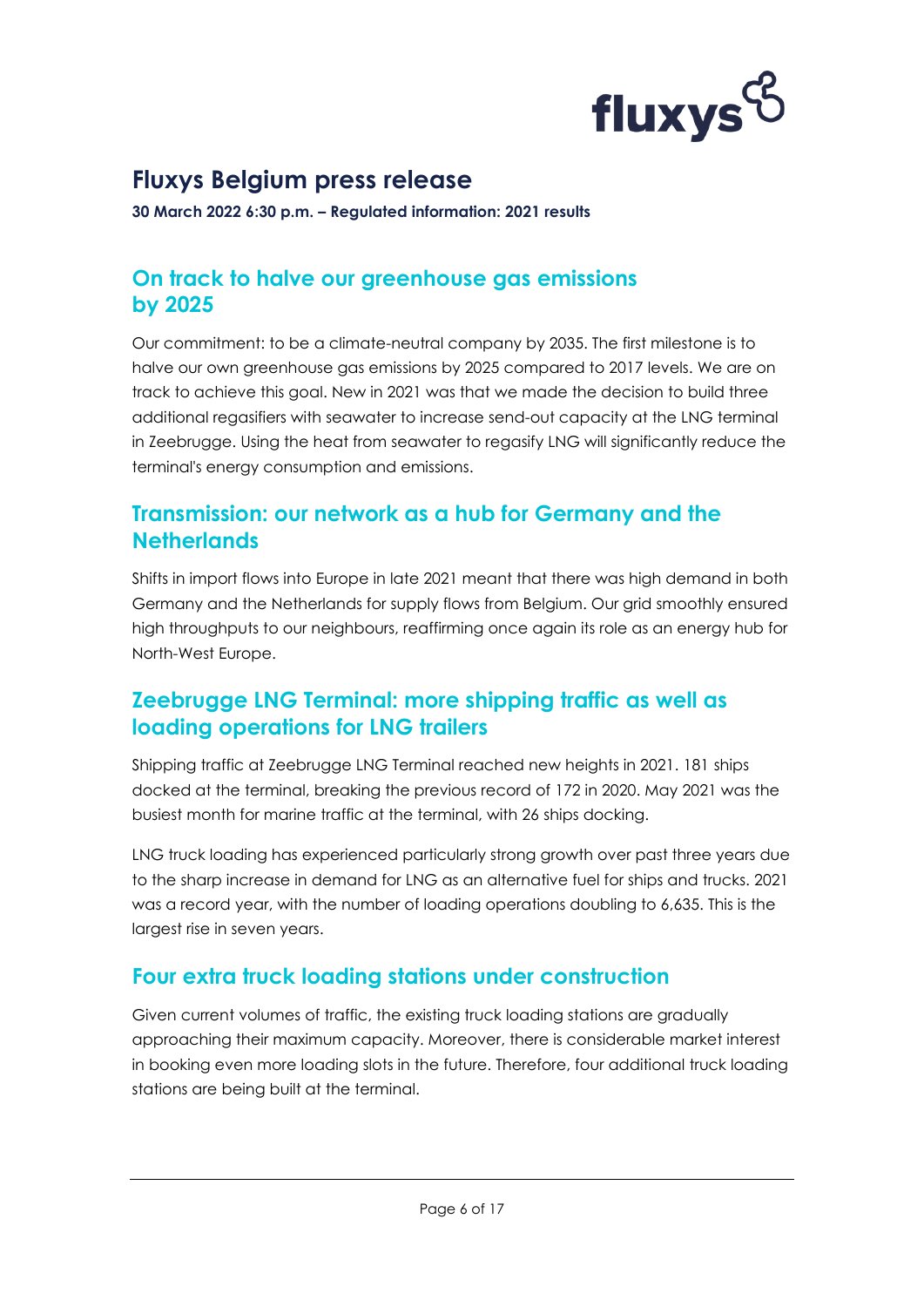

**30 March 2022 6:30 p.m. – Regulated information: 2021 results**

#### **Innovative bio-LNG service launched**

To provide heavy duty trucks and ships with comprehensive decarbonisation options, we have launched an innovative bio-LNG service at the Zeebrugge terminal. Fluxys teams have developed a way for terminal users to convert biomethane into bio-LNG and around a hundred trucks and two bunker vessels were loaded with bio-LNG in 2021.

In consultation with the market and federal energy regulator CREG, over the course of the year we have developed a regulated service package for bio-LNG. CREG approved the regulatory documents and tariffs at the end of the year. The service range is attracting considerable interest, with 60% of the bio-LNG capacity for 2022 being sold in a first subscription window.

#### **Tariff reduction and new innovative range of storage services**

In line with the tariff methodology, Fluxys Belgium, in consultation with the market and CREG, lowered its tariffs for storage services by 30% on 1 July. The tariff reduction has no impact on Fluxys Belgium's results.

In consultation with CREG and the Federal Public Service Economy, we also developed an innovative new range of services to future-proof the continued use of storage infrastructure as a key asset for the Belgian energy system. The new range of services was launched at the end of 2021. It offers customers 100% fixed capacity, simplified products, greater flexibility and innovative sales mechanisms.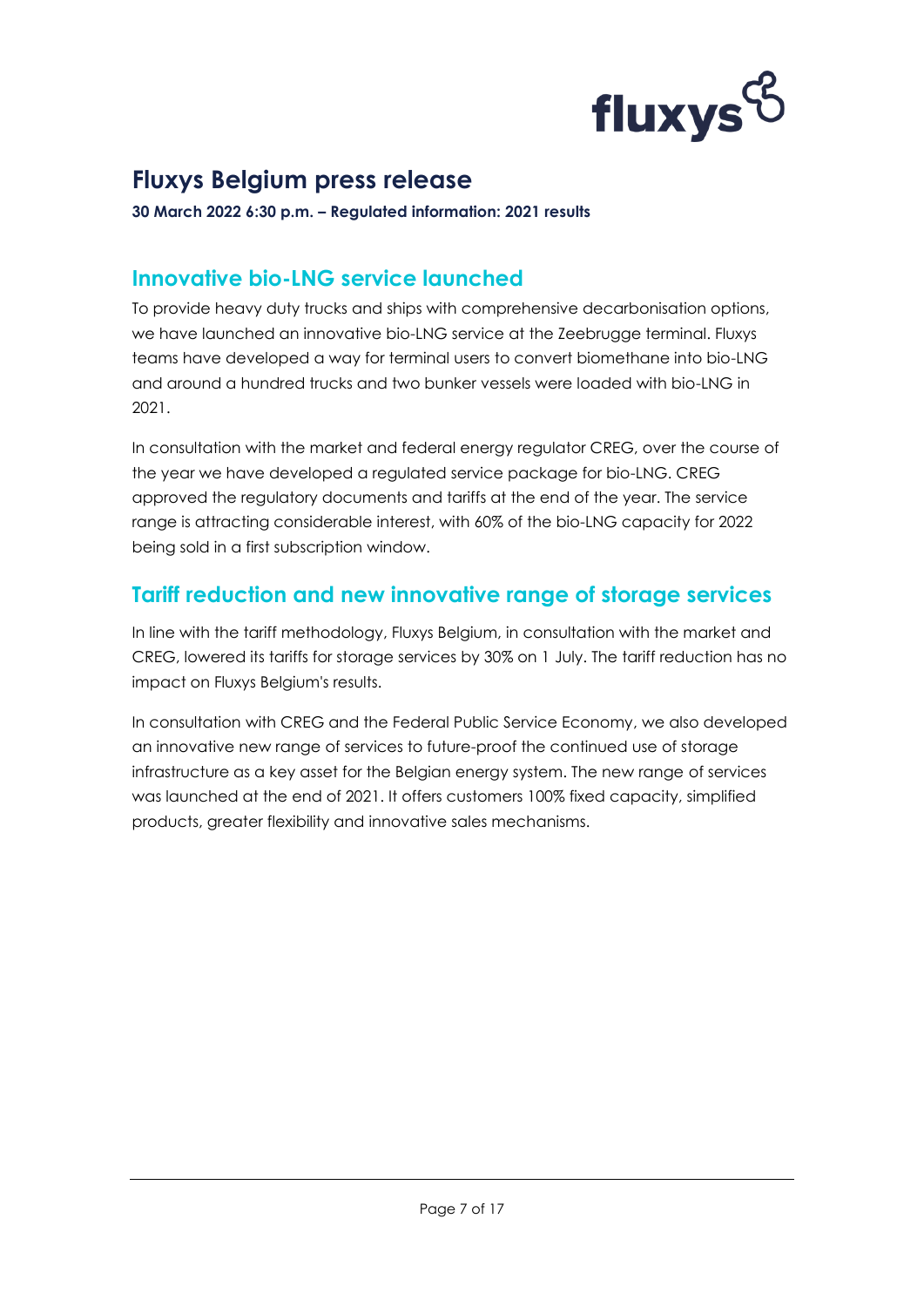

**30 March 2022 6:30 p.m. – Regulated information: 2021 results**

### <span id="page-7-0"></span>**Fluxys Belgium – 2021 results (according to Belgian standards): proposed allocation of profit**

Fluxys Belgium's net profits totalled €71.7 million, compared with €70.8 million in 2020. At the Annual General Meeting on 10 May 2022, Fluxys Belgium will propose a gross dividend of € 1.38 per share. Taking into account a profit of €66.8 million carried over from the previous financial year and a withdrawal of €37.7 million from the reserves, the Board of Directors will propose to the Annual General Meeting that the profits be allocated as follows:

- €97.0 million as a dividend payout
- €79.2 million as profit to be carried forward

If that profit allocation proposal is adopted, the total gross dividend for the 2021 financial year will be €1.38 per share. This amount will be payable from 18 May 2022 onwards.

### <span id="page-7-1"></span>**Financial outlook for 2022**

Under the 2020-2023 tariff methodology, the net profit from Belgian regulated activities is determined based on various regulatory parameters, including equity invested, financial structure and incentives. The recurring dividend will continue to evolve, primarily based on these three parameters.

Based on the information available at the time of this report, it is extremely difficult to anticipate the economic impact of the war in Ukraine. In light of the current understanding of the situation, the essential nature of the company's activities and its regulatory framework, at present we do not anticipate the war and the current resulting measures and market developments having a significant negative impact on the consolidated result of the Fluxys Belgium group in 2022.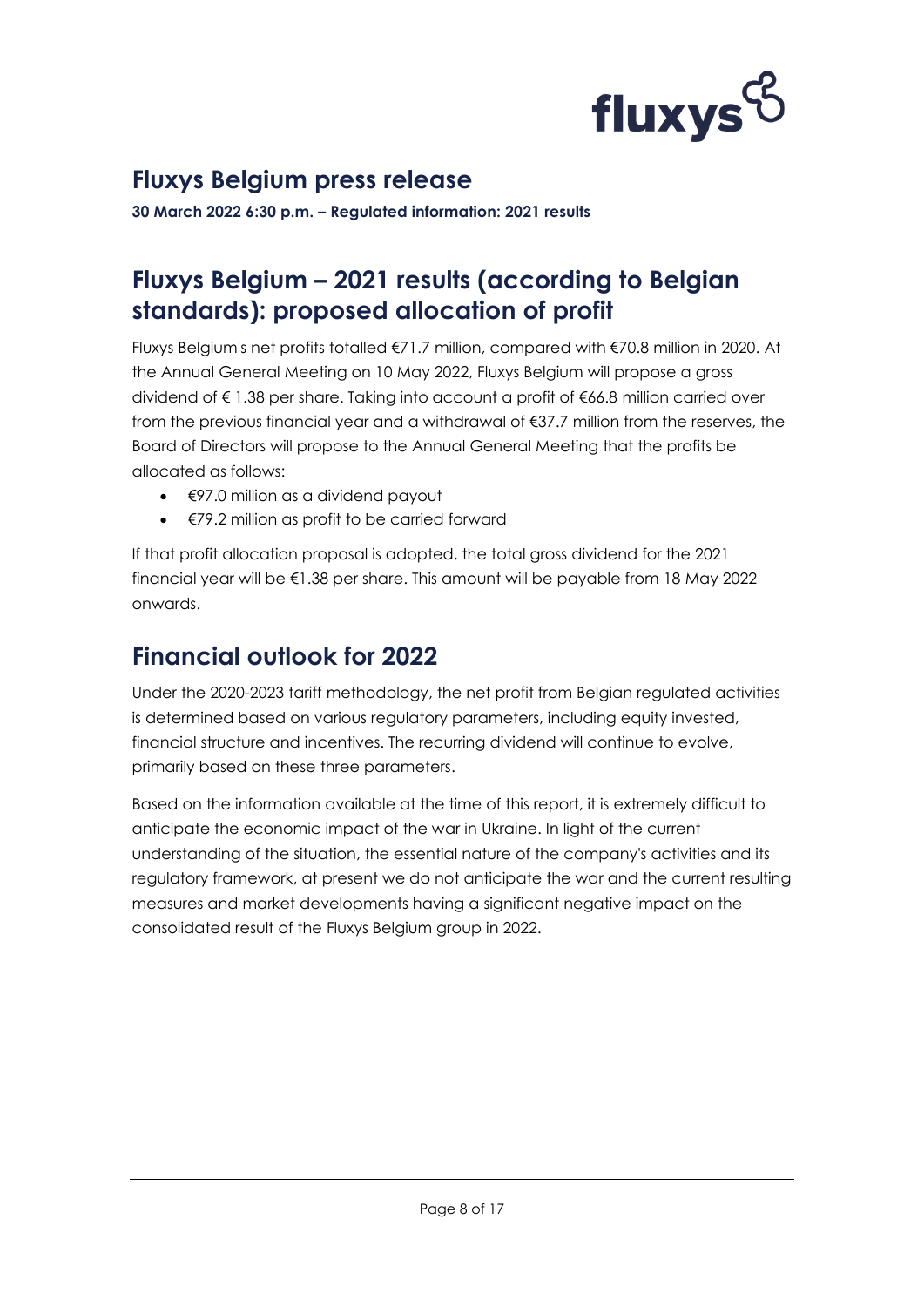

**30 March 2022 6:30 p.m. – Regulated information: 2021 results**

### <span id="page-8-0"></span>**External audit**

The statutory auditor has confirmed that its audit activities, which were conducted meticulously, have not revealed the need for any significant adjustments to the accounting information contained in this press release.

# <span id="page-8-1"></span>**Contacts**

**Financial and accounting data: Filip De Boeck** +32 (0)2 282 79 89 [filip.deboeck@fluxys.com](mailto:filip.deboeck@fluxys.com)

**Press: Laurent Remy** +32 (0)2 282 74 50 [laurent.remy@fluxys.com](mailto:laurent.remy@fluxys.com)

# <span id="page-8-2"></span>**About Fluxys Belgium**

Fluxys Belgium is a Euronext listed subsidiary of energy infrastructure group Fluxys headquarted in Belgium. With 900 employees the company operates 4,000 kilometers of pipeline, a liquefied natural gas terminal totalling a yearly regasification capacity of 9 billion cubic meters and an underground storage facility.

As a purpose-led company, Fluxys Belgium together with its stakeholders contributes to a better society by shaping a bright energy future. Building on the unique assets of its infrastructure and its commercial and technical expertise, Fluxys Belgium is committed to transporting hydrogen, biomethane or any other carbon-neutral energy carrier as well as CO2, accommodating the capture, usage and storage of the latter.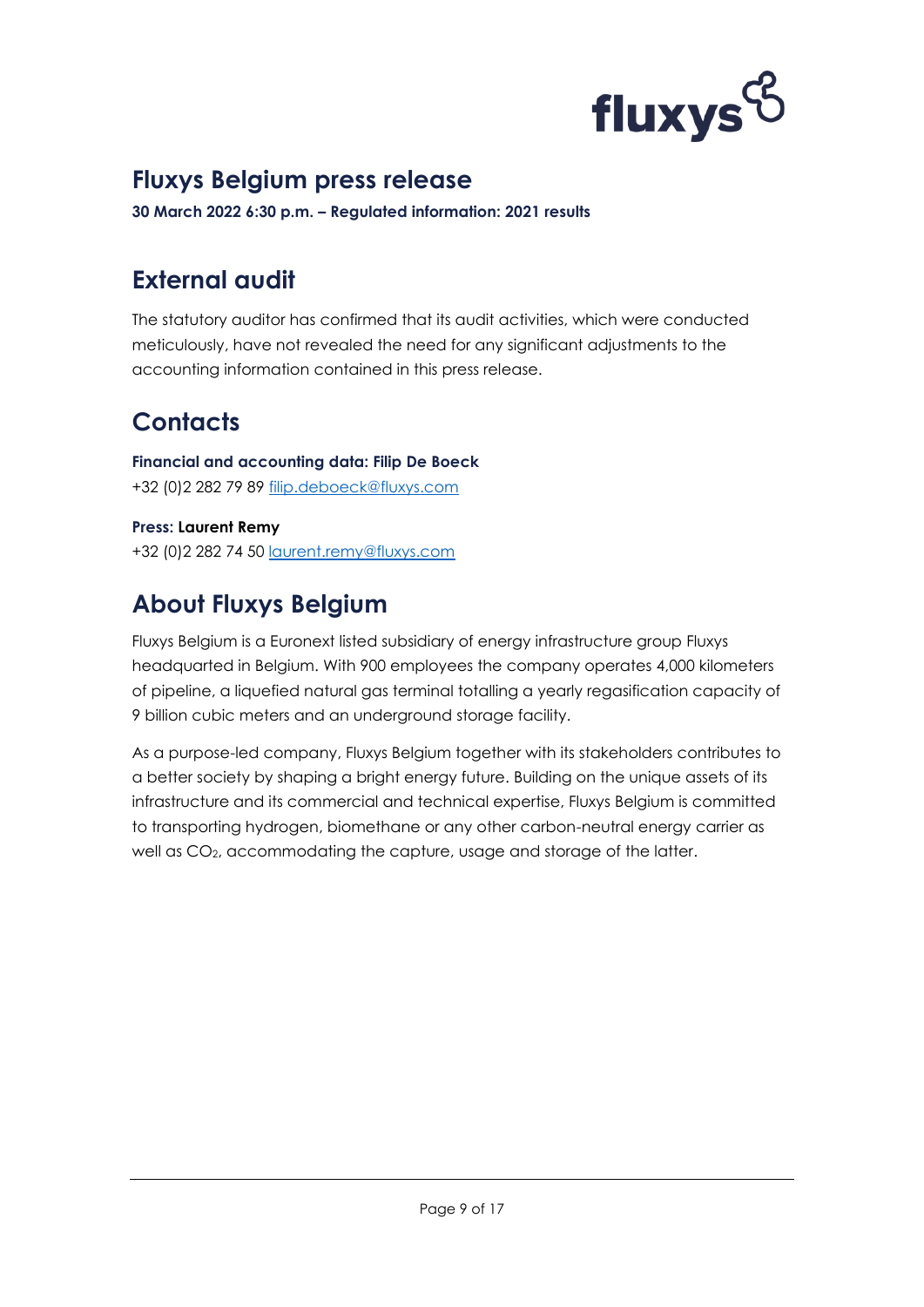

**30 March 2022 6:30 p.m. – Regulated information: 2021 results**

### <span id="page-9-0"></span>**Annexes**

| <b>Consolidated balance sheet</b>                 |            | In thousands of $\epsilon$ |
|---------------------------------------------------|------------|----------------------------|
|                                                   | 31/12/2021 | 31/12/2020<br>(revised)    |
| I. Non-current assets                             | 2,074,508  | 2,196,174                  |
| Property, plant and equipment                     | 1,902,037  | 2,011,209                  |
| Intangible assets                                 | 23,891     | 28,207                     |
| Right-of-use assets                               | 33,527     | 36,467                     |
| Investments accounted for using the equity method | 50         | 50                         |
| Other financial assets                            | 88,642     | 109,506                    |
| Financial lease receivables                       | 2,094      | 2,697                      |
| Other receivables                                 | 9,144      | 4,144                      |
| Other non-current assets                          | 15,123     | 3,894                      |
| <b>II. Current assets</b>                         | 560,006    | 533,865                    |
| Inventories                                       | 39,042     | 26,378                     |
| Financial lease receivables                       | 601        | 601                        |
| Current tax receivables                           | 1,473      | 5,108                      |
| Trade and other receivables                       | 90,446     | 71,000                     |
| Cash investments                                  | 45,740     | 39,458                     |
| Cash and cash equivalents                         | 366,931    | 377,359                    |
| Other current assets                              | 15,773     | 13,961                     |
| Total assets                                      | 2,634,514  | 2,730,039                  |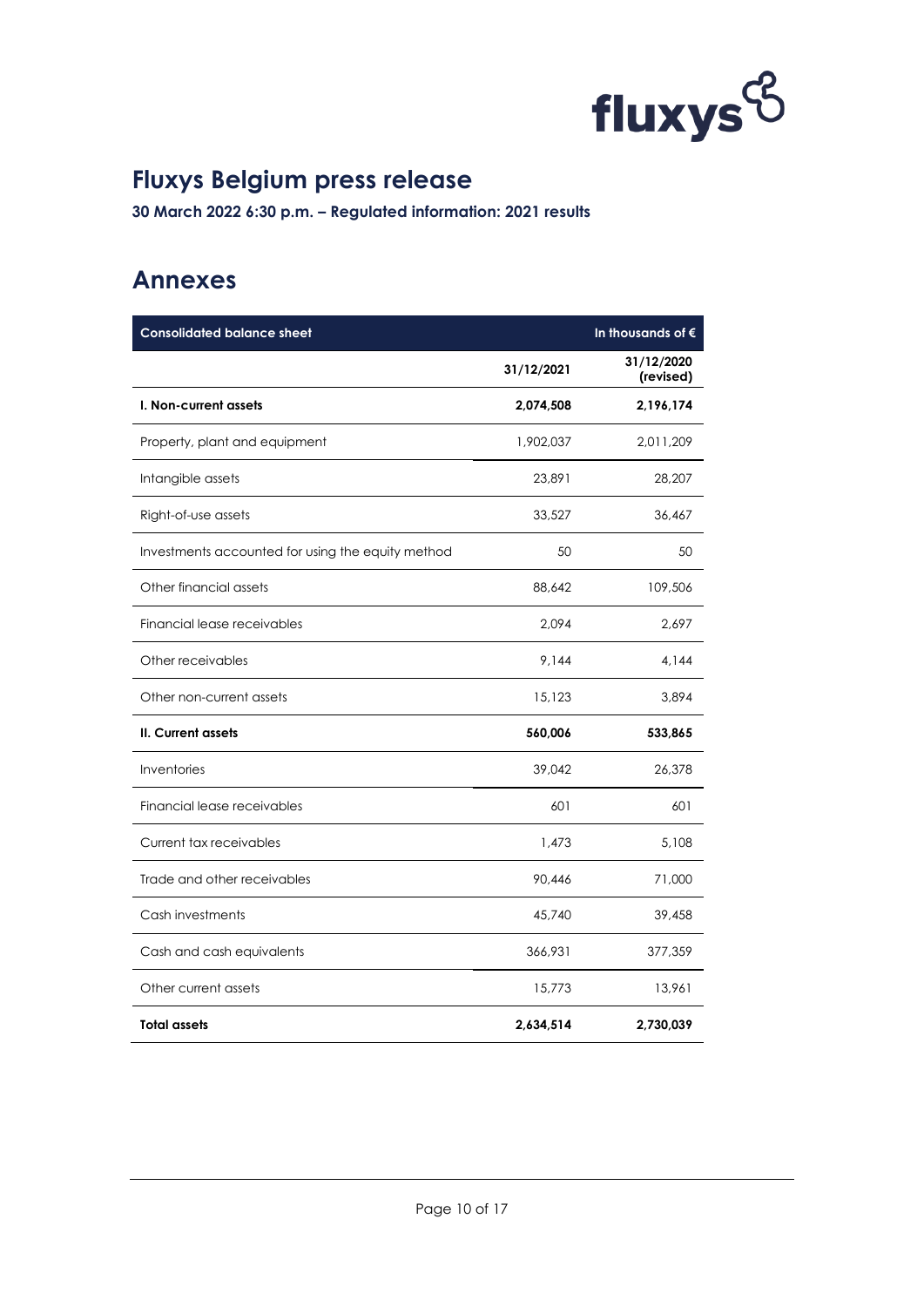

| <b>Consolidated balance sheet</b>                        | In thousands of $\epsilon$ |                         |  |
|----------------------------------------------------------|----------------------------|-------------------------|--|
|                                                          | 31/12/2021                 | 31/12/2020<br>(revised) |  |
| I. Equity                                                | 639,674                    | 639,038                 |  |
| Equity attributable to the parent company's shareholders | 639,674                    | 639,038                 |  |
| Share capital and share premiums                         | 60,310                     | 60,310                  |  |
| Retained earnings and other reserves                     | 579,364                    | 578,728                 |  |
| Non-controlling interests                                | 0                          | 0                       |  |
| II. Non-current liabilities                              | 1,775,473                  | 1,819,250               |  |
| Interest-bearing liabilities                             | 1,162,091                  | 1,208,055               |  |
| Regulatory liabilities                                   | 397,877                    | 381,499                 |  |
| Provisions                                               | 4,246                      | 4,465                   |  |
| Provisions for employee benefits                         | 60,517                     | 70,631                  |  |
| Other non-current financial liabilities                  | 3,254                      | 2,054                   |  |
| Deferred tax liabilities                                 | 147,488                    | 152,546                 |  |
| <b>III. Current liabilities</b>                          | 219,367                    | 271,751                 |  |
| Interest-bearing liabilities                             | 57,432                     | 58,186                  |  |
| Regulatory liabilities                                   | 75,963                     | 126,657                 |  |
| Provisions                                               | 3,069                      | 875                     |  |
| Provisions for employee benefits                         | 4,201                      | 5,143                   |  |
| Current tax payables                                     | 2,148                      | 4,146                   |  |
| Current trade and other payables                         | 73,307                     | 73,950                  |  |
| Other current liabilities                                | 3,247                      | 2,794                   |  |
| <b>Total equity and liabilities</b>                      | 2,634,514                  | 2,730,039               |  |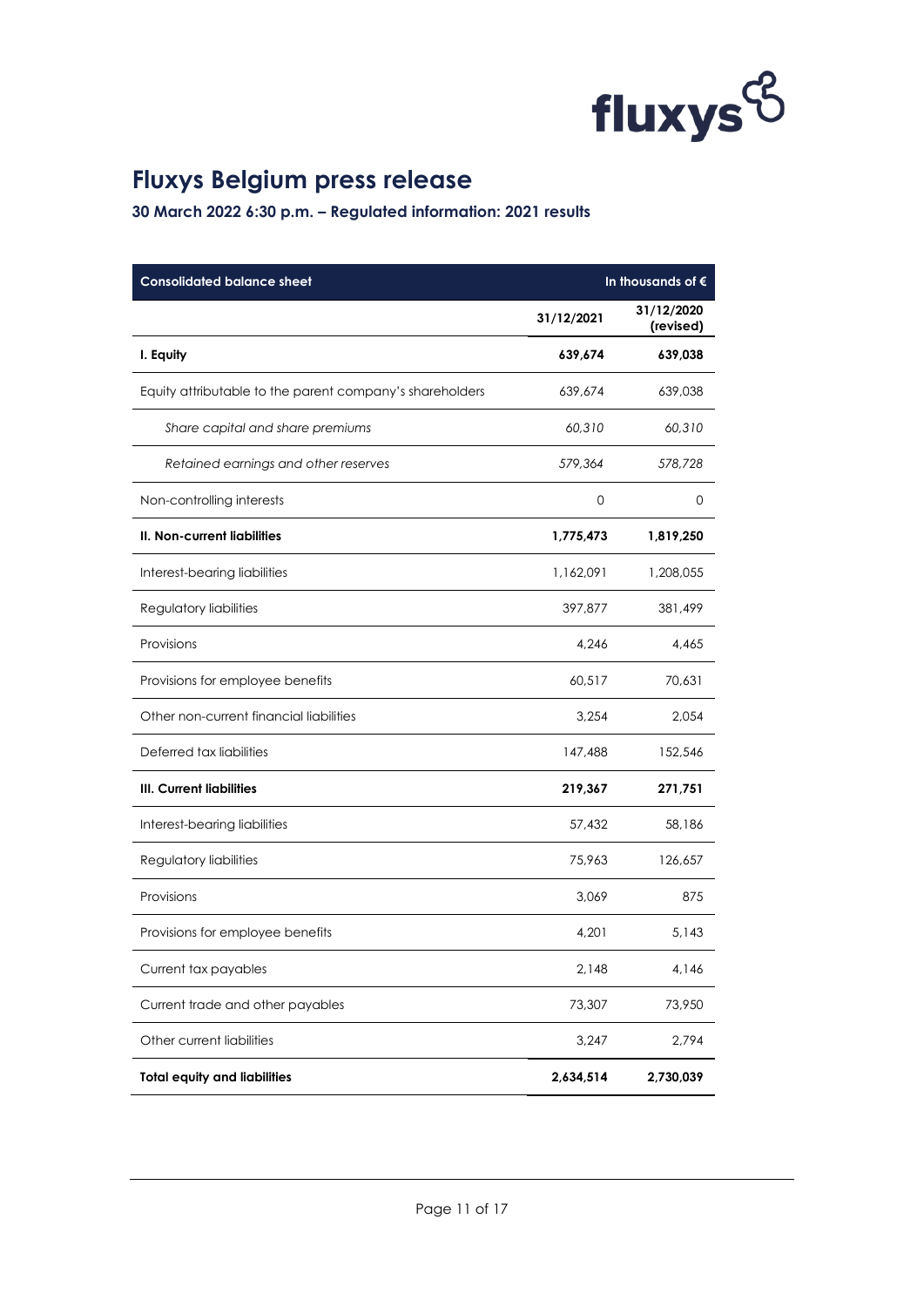

| <b>Consolidated income statement</b>                                                       | In thousands of $\epsilon$ |                         |  |
|--------------------------------------------------------------------------------------------|----------------------------|-------------------------|--|
|                                                                                            | 31/12/2021                 | 31/12/2020<br>(revised) |  |
| Operating revenue                                                                          | 573,191                    | 560,590                 |  |
| Sales of gas for balancing and operational needs                                           | 32,378                     | 26,887                  |  |
| Other operating income                                                                     | 13,107                     | 12,191                  |  |
| Consumables, merchandise and supplies used                                                 | $-3,422$                   | $-2,970$                |  |
| Purchases of gas for balancing and operational<br>needs                                    | $-32,378$                  | $-26,886$               |  |
| Miscellaneous goods and services                                                           | $-146,348$                 | $-140,410$              |  |
| Employee expenses                                                                          | $-112,549$                 | $-110,544$              |  |
| Other operating expenses                                                                   | $-5,074$                   | $-5,235$                |  |
| Depreciations                                                                              | $-173,993$                 | $-174,534$              |  |
| Provisions                                                                                 | $-7,070$                   | $-6, 155$               |  |
| <b>Impairment losses</b>                                                                   | $-21$                      | 548                     |  |
| Profit/loss from continuing operations                                                     | 137,821                    | 133,482                 |  |
| Change in the fair value of financial instruments                                          | $-114$                     | 0                       |  |
| Financial income                                                                           | 1,142                      | 924                     |  |
| Financial expenses                                                                         | $-38,375$                  | $-40,734$               |  |
| Profit/loss before tax                                                                     | 100,474                    | 93,672                  |  |
| Income tax expenses                                                                        | $-24,953$                  | $-20,435$               |  |
| Profit/loss for the period                                                                 | 75,521                     | 73,237                  |  |
| Fluxys Belgium share                                                                       | 75,521                     | 73,237                  |  |
| Non-controlling interests                                                                  | 0                          | 0                       |  |
| Basic net earnings per share attributable to the<br>parent company's shareholders (in €)   | 1.0748                     | 1.0423                  |  |
| Diluted net earnings per share attributable to the<br>parent company's shareholders (in €) | 1.0748                     | 1.0423                  |  |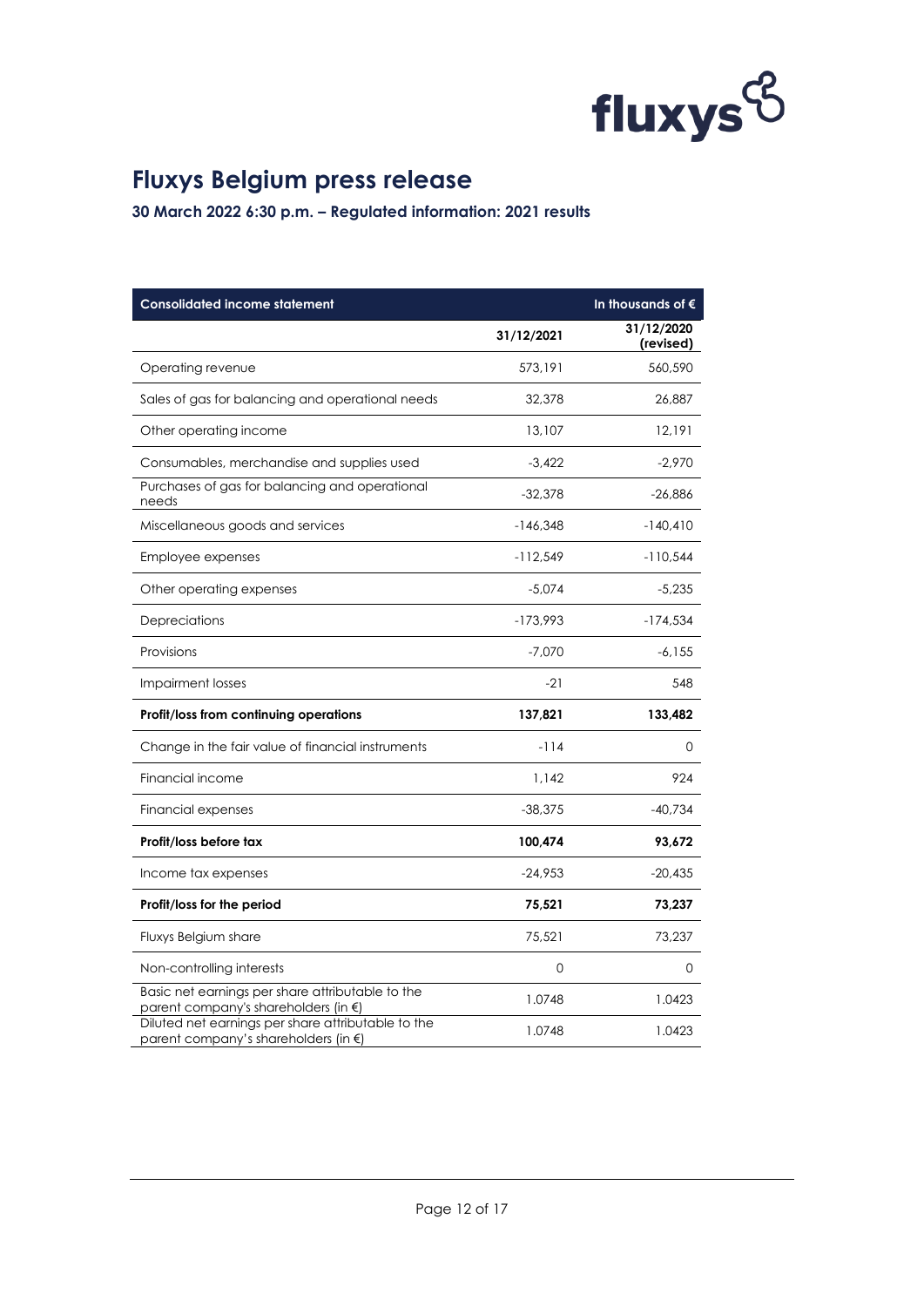

| Consolidated statement of comprehensive income                     |            | In thousands of $\epsilon$ |
|--------------------------------------------------------------------|------------|----------------------------|
|                                                                    | 31/12/2021 | 31/12/2020<br>(revised)    |
| Net profit/loss for the period                                     | 75,521     | 73,237                     |
| Items that will not be reclassified subsequently to profit or loss |            |                            |
| Remeasurement of employee benefits                                 | 28,503     | $-7,378$                   |
| Income tax expense on other comprehensive income                   | $-7.126$   | 1.845                      |
| Other comprehensive income                                         | 21,377     | $-5,533$                   |
| Comprehensive income for the period                                | 96,898     | 67,704                     |
| Fluxys Belgium share                                               | 96,898     | 67.704                     |
| Non-controlling interests                                          | $\Omega$   | O                          |

| Statement of changes in consolidated equity              |                  |                             |                                                            |                      |                                              |                                      |                                                                      |                                      | In thousands of $\epsilon$ |
|----------------------------------------------------------|------------------|-----------------------------|------------------------------------------------------------|----------------------|----------------------------------------------|--------------------------------------|----------------------------------------------------------------------|--------------------------------------|----------------------------|
|                                                          | Share<br>capital | Share<br>premi<br><b>um</b> | <b>Reserves</b><br>not<br>available<br>for<br>distribution | Retained<br>earnings | Reserve<br>s for<br>employ<br>ee<br>benefits | Other<br>comprehe<br>nsive<br>income | Equity<br>attributable to<br>the parent<br>company's<br>shareholders | Non-<br>controlli<br>ng<br>interests | Total<br>equity            |
| I. CLOSING<br><b>BALANCE AS AT</b><br>31/12/2019         | 60,272           | 38                          | 54,072                                                     | 560.643              | $-12.348$                                    | 0                                    | 662,677                                                              | 0                                    | 662,677                    |
| 1. Comprehensive<br>income for the<br>period             |                  |                             |                                                            | 73,237               | $-5,533$                                     | $\circ$                              | 67,704                                                               | 0                                    | 67,704                     |
| 2. Dividends<br>distributed                              |                  |                             |                                                            | $-91.343$            |                                              |                                      | $-91.343$                                                            |                                      | $-91.343$                  |
| <b>II. CLOSING</b><br><b>BALANCE</b><br>AS AT 31/12/2020 | 60,272           | 38                          | 54,072                                                     | 542,537              | $-17,881$                                    | 0                                    | 639,038                                                              | 0                                    | 639,038                    |
| 1. Comprehensive<br>income for the<br>period             |                  |                             |                                                            | 75,521               | 21.377                                       |                                      | 96.898                                                               |                                      | 96.898                     |
| 2. Dividends<br>distributed                              |                  |                             |                                                            | $-96,262$            |                                              |                                      | $-96,262$                                                            |                                      | $-96,262$                  |
| III. CLOSING<br><b>BALANCE AS AT</b><br>31/12/2021       | 60.272           | 38                          | 54.072                                                     | 521.796              | 3.496                                        | 0                                    | 639.674                                                              | 0                                    | 639.674                    |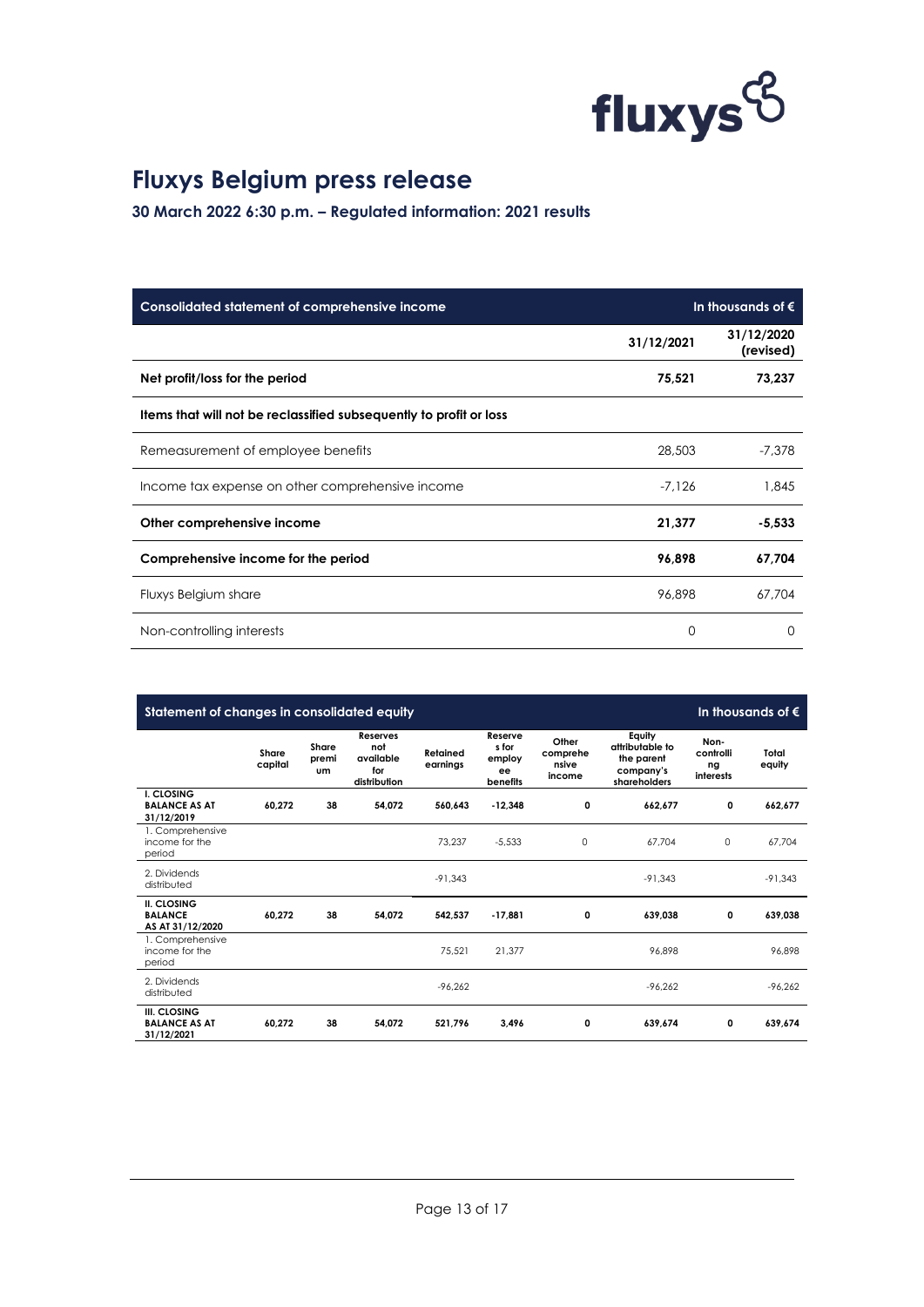

| Consolidated statement of cash flows (indirect method)                           | In thousands of $\epsilon$ |                         |
|----------------------------------------------------------------------------------|----------------------------|-------------------------|
|                                                                                  | 31/12/2021                 | 31/12/2020<br>(revised) |
| I. Cash and cash equivalents, opening balance                                    | 377,359                    | 369,005                 |
| II. Net cash flows from operating activities                                     | 214,328                    | 213,337                 |
| 1. Cash flows from operating activities                                          | 248,206                    | 247,366                 |
| 1.1. Profit/loss from operations                                                 | 137,821                    | 133,482                 |
| 1.2. Non-cash adjustments                                                        | 144,620                    | 113,528                 |
| 1.2.1. Depreciations                                                             | 173,993                    | 174,534                 |
| 1.2.2. Provisions                                                                | 7,070                      | 6,155                   |
| 1.2.3. Impairment losses                                                         | 21                         | $-548$                  |
| 1.2.4. Translation adjustments                                                   | 0                          | 0                       |
| 1.2.5. Other non-cash adjustments                                                | $-369$                     | 390                     |
| 1.2.6. Changes in regulatory debts                                               | $-36,095$                  | $-67,003$               |
| 1.3. Changes in working capital                                                  | $-34,235$                  | 356                     |
| 1.3.1. Changes in inventories                                                    | $-12,663$                  | 658                     |
| 1.3.2. Changes in tax receivables                                                | 3,635                      | $-1,143$                |
| 1.3.3. Changes in trade and other receivables                                    | $-19,468$                  | 18,421                  |
| 1.3.4. Changes in other current assets                                           | $-564$                     | -69                     |
| 1.3.5. Changes in tax payables                                                   | $-4,355$                   | 756                     |
| 1.3.6. Changes in trade and other payables                                       | $-1,273$                   | $-18,718$               |
| 1.3.7. Changes in other current liabilities                                      | 453                        | $-398$                  |
| 1.3.8. Other changes in working capital                                          | 0                          | 849                     |
| 2. Cash flows relating to other operating activities                             | $-33,878$                  | $-34,029$               |
| 2.1. Current tax due                                                             | $-34,780$                  | $-34,732$               |
| 2.2. Interest from cash instruments, cash and cash equivalents                   | 957                        | 792                     |
| 2.3. Other inflows (outflows) relating to other operating<br>activities          | $-55$                      | $-89$                   |
| III. Net cash flows relating to investment activities                            | $-43,950$                  | $-51,949$               |
| 1. Acquisitions                                                                  | -61,546                    | -71,262                 |
| 1.1. Payments to acquire property, plant and equipment, and<br>intangible assets | $-56,546$                  | $-47,306$               |
| 1.2. Payments to acquire subsidiaries, joint ventures or<br>associates           | 0                          | -34                     |
| 1.3. Payments to acquire other financial assets                                  | $-5,000$                   | $-23,922$               |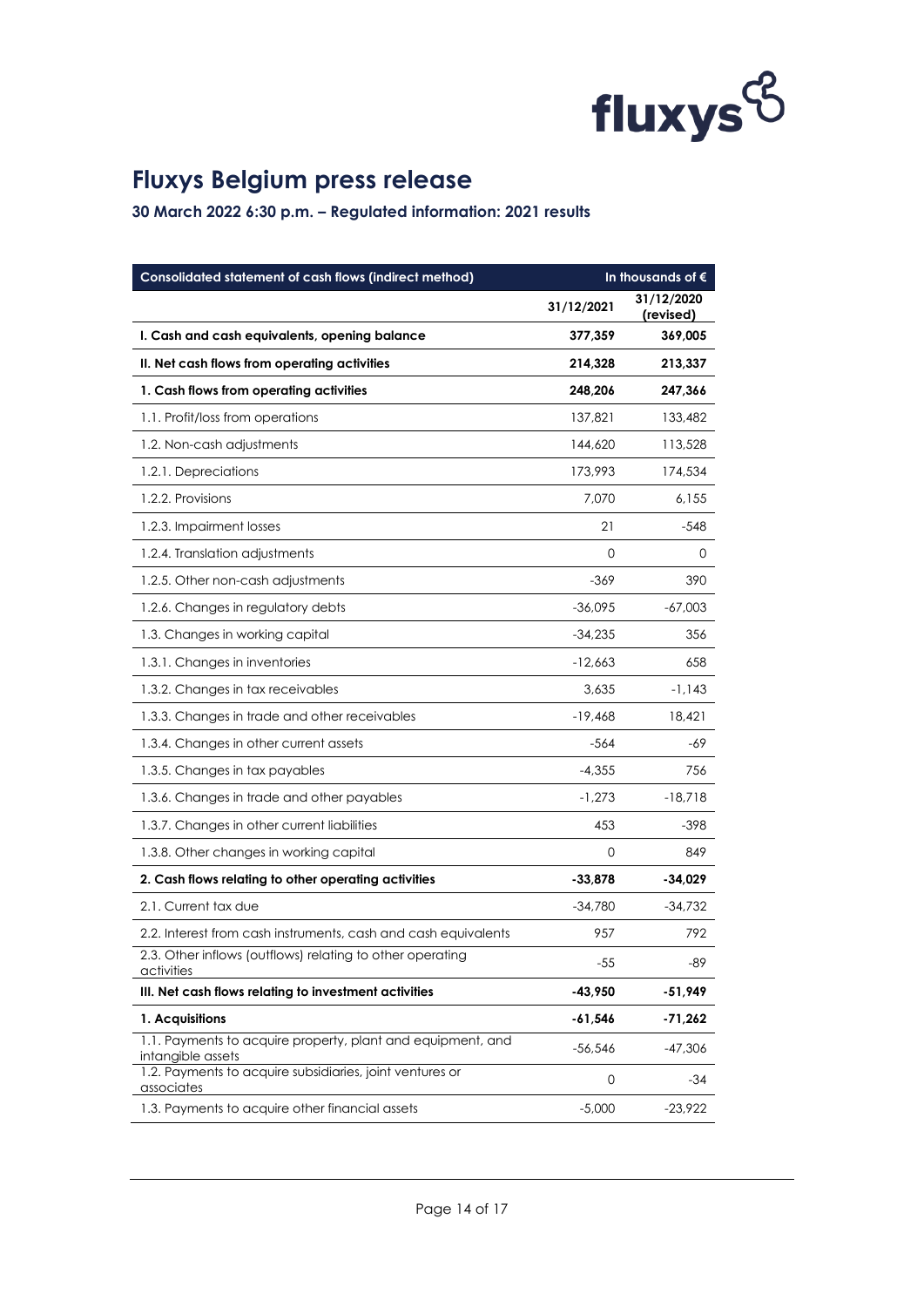

| Consolidated statement of cash flows (indirect method)                                     | In thousands of $\epsilon$ |                         |  |
|--------------------------------------------------------------------------------------------|----------------------------|-------------------------|--|
|                                                                                            | 31/12/2021                 | 31/12/2020<br>(revised) |  |
| 2. Disposals                                                                               | 23,365                     | 566                     |  |
| 2.1. Proceeds from the disposal of property, plant and equipment,<br>and intangible assets | 1,307                      | 565                     |  |
| 2.2. Proceeds from the disposal of subsidiaries, joint ventures or<br>associates           | $\Omega$                   | 0                       |  |
| 2.3. Proceeds from the disposal of other financial assets                                  | 22,058                     | 1                       |  |
| 3. Dividends received classified as investment activities                                  | 0                          | 0                       |  |
| 4. Government subsidies received                                                           | 513                        | 0                       |  |
| 5. Increase (-) / Decrease (+) in cash investments                                         | $-6,282$                   | 18,747                  |  |
| IV. Net cash flows relating to financing activities                                        | $-180,807$                 | -153,034                |  |
| 1. Proceeds from cash flows from financing                                                 | 603                        | 603                     |  |
| 1.1. Proceeds from the issuance of equity instruments                                      | $\Omega$                   | $\Omega$                |  |
| 1.2. Proceeds from the issuance of treasury shares                                         | $\Omega$                   | $\Omega$                |  |
| 1.3. Proceeds from financial leases                                                        | 603                        | 603                     |  |
| 1.4. Proceeds from other non-current assets                                                | 0                          | 0                       |  |
| 1.5. Proceeds from the issuance of compound financial<br>instruments                       | $\Omega$                   | 0                       |  |
| 1.6. Proceeds from the issuance of other financial liabilities                             | 0                          | 0                       |  |
| 2. Repayments relating to cash flows from financing                                        | $-48,288$                  | $-24,608$               |  |
| 2.1. Repurchase of equity instruments subsequently cancelled                               | 0                          | 0                       |  |
| 2.2. Purchase of own shares                                                                | $\Omega$                   | 0                       |  |
| 2.3. Repayment of financial lease liabilities                                              | $-4,955$                   | $-4,602$                |  |
| 2.4. Repayment of compound financial debts                                                 | 0                          | 0                       |  |
| 2.5. Repayment of other financial liabilities                                              | $-43,333$                  | $-20,006$               |  |
| 3. Interest                                                                                | -36,859                    | -37,686                 |  |
| 3.1. Interest paid classified as financing                                                 | $-36,919$                  | $-37,750$               |  |
| 3.2. Interest received classified as financing                                             | 60                         | 64                      |  |
| 4. Dividends paid                                                                          | $-96,262$                  | $-91,343$               |  |
| V. Net change in cash and cash equivalents                                                 | $-10,429$                  | 8,354                   |  |
| VI. Cash and cash equivalents, closing balance                                             | 366,931                    | 377,359                 |  |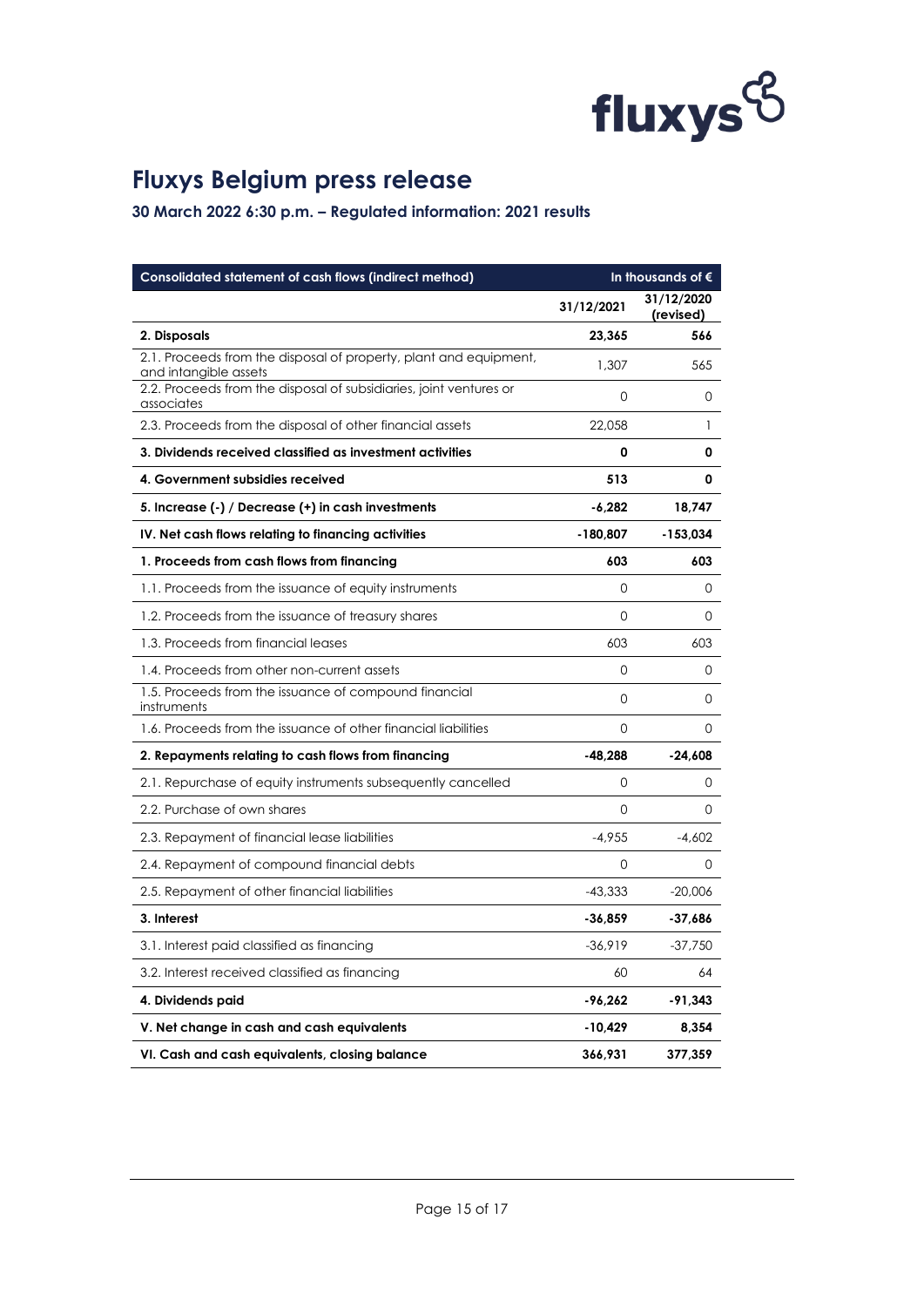

**30 March 2022 6:30 p.m. – Regulated information: 2021 results**

| <b>Fluxys Belgium consolidated income statement</b> | In thousands of $\epsilon$ |                         |  |
|-----------------------------------------------------|----------------------------|-------------------------|--|
|                                                     | 31/12/2021                 | 31/12/2020<br>(revised) |  |
| Profit/loss from continuing operations              | 137.821                    | 133,482                 |  |
| Depreciations                                       | 173,993                    | 174,534                 |  |
| Provisions                                          | 7.070                      | 6,155                   |  |
| Impairment losses                                   | 21                         | $-548$                  |  |
| Earnings from associates and joint ventures         | 0                          | $\left( \right)$        |  |
| Dividends from unconsolidated entities              | 0                          | O                       |  |
| EBITDA in thousands of $\epsilon$                   | 318,905                    | 313,623                 |  |

**EBITDA:** Earnings Before Interest, Taxes, Depreciation and Amortisation or operating profit/loss, before depreciation, amortisation, impairment and provisions, plus earnings from associates and joint ventures and dividends received from unconsolidated entities. EBITDA is used as a reference to monitor the operational performance of the group over time, without taking non-cash costs into account.

| Fluxys Belgium consolidated income statement |            | In thousands of $\epsilon$ |
|----------------------------------------------|------------|----------------------------|
|                                              | 31/12/2021 | 31/12/2020<br>(revised)    |
| Profit/loss from continuing operations       | 137.821    | 133,482                    |
| Earnings from associates and joint ventures  | $\Omega$   |                            |
| Dividends from unconsolidated entities       | $\Omega$   |                            |
| EBIT in thousands of $\epsilon$              | 137.821    | 133.482                    |

**EBIT:** Earnings Before Interest and Taxes or operating profit/loss, plus earnings from associates and joint ventures and dividends received from unconsolidated entities. EBIT is used as a reference to monitor the operational performance of the group over time.